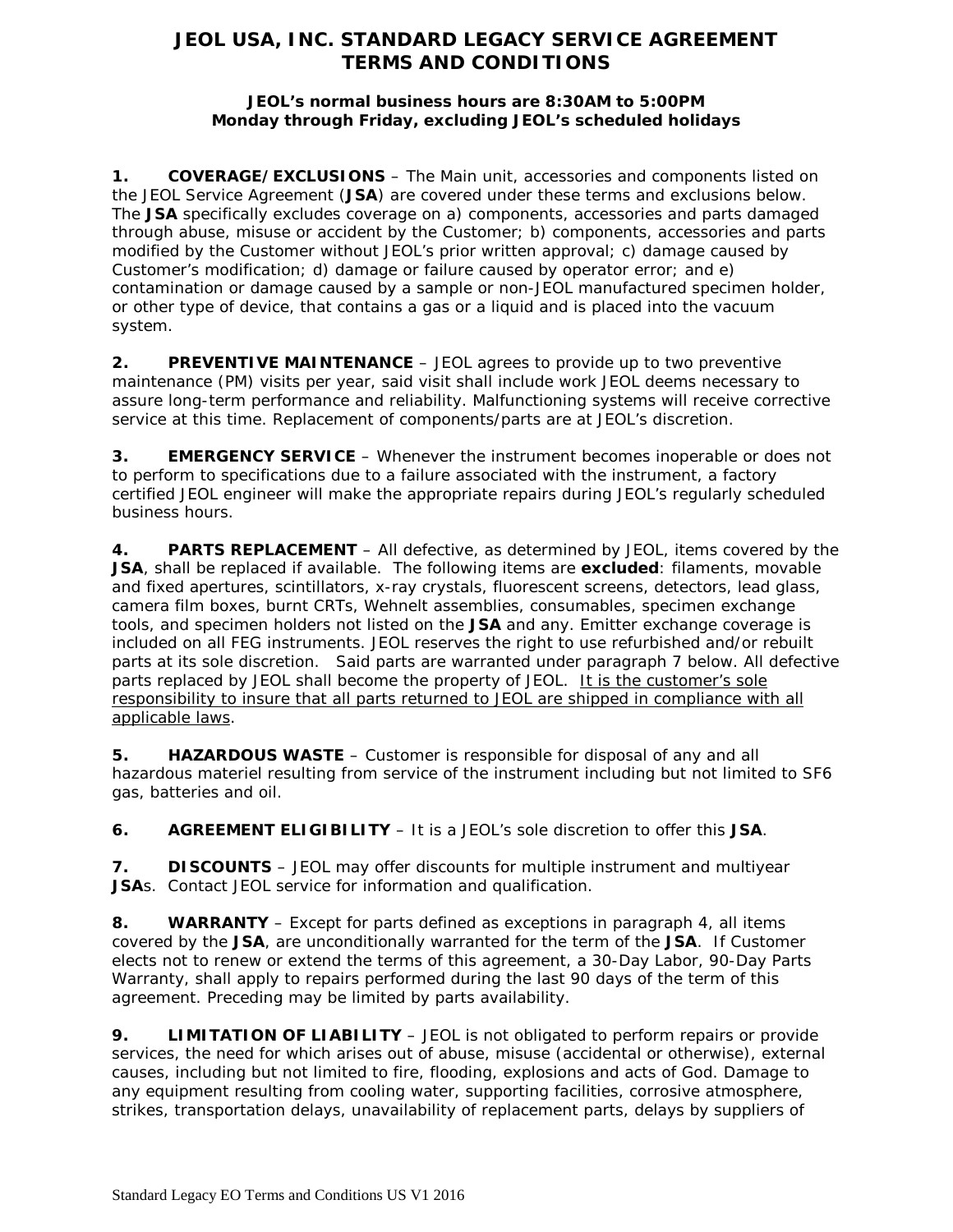# **JEOL USA, INC. STANDARD LEGACY SERVICE AGREEMENT TERMS AND CONDITIONS**

### **JEOL's normal business hours are 8:30AM to 5:00PM Monday through Friday, excluding JEOL's scheduled holidays**

services or materials, line voltage variations, and similar environmental problems are also excluded. UNDER NO CIRCUMSTANCES SHALL JEOL BE LIABLE FOR ANY DAMAGES RESULTING FROM THE LOSS OF USE OF JEOL PRODUCTS, INCLUDING WITHOUT LIMITATION, INDIRECT, SPECIAL, CONSEQUENTIAL, INCIDENTAL OR PUNITIVE LOSSES, DAMAGES OR EXPENSES OR LOST PROFITS OR SAVINGS EVEN IF JEOL HAS BEEN ADVISED OF THEIR POSSIBLE EXISTENCE, OR EVEN IF JEOL HAS BEEN ADVISED OF THE POSSIBILITY OF SUCH DAMAGES, OR BOTH. WITH THE EXCEPTION OF LIABILITIES RESULTING FROM JEOL'S SOLE GROSS NEGLIGENCE, JEOL'S TOTAL LIABILITY HEREUNDER SHALL IN NO WAY EXCEED THE TOTAL PRICE OF THIS SERVICE AGREEMENT.

**10. CHILLER COVERAGE** –Chiller coverage excludes the "facility supplies to" or the "facility returns from" the chiller unit. Damage arising out of connecting hoses, water pressure, or other circumstances outside of JEOL USA, Inc.'s direct action or control is excluded. JEOL recommends customer install safeguards to monitor and protect against leakage. The Customer agrees to indemnify, defend and hold harmless JEOL USA, Inc. its officers, directors, employees, agents, licensors, suppliers and any third party providers from and against all losses, expenses, damages and costs, including reasonable attorneys' fees, resulting from any damages as described.

**11. CONFIDENTIAL DATA –** If Customer requires any personal and/or confidential data, including but not limited to, social security numbers, health/medical records or any data that JEOL, USA, Inc. has a legal duty to keep confidential, Customer represents, warrants and certifies that it will hold confidential data in the strictest of confidence and will not use or disclose said data except to the extent required by law or authorized by JEOL in writing. Said confidential data shall be safeguarded according to commercially reasonable standards and protected at the same level as Customers own confidential data.

**12. INSURANCE** – JEOL maintains insurance policies which have the following limitations; (a) Comprehensive general liability insurance with a limit of \$1,000,000 (one million) for each occurrence and \$2,000,000 (two million) in the aggregate. (b) Statutory Workers Compensation insurance. Copies of certificates are available upon request.

**13. TERMS/PAYMENT SCHEDULE –** Payment is due within 30 days from the start of the **JSA** or invoice. A 6% interest charge per month or the maximum permitted by state law, whichever is less, will be assessed on late payments after the first month. JEOL offers payment plans at an additional fee. Semi-Annual in Advance at 3.5%, Quarterly in Advance at 5.25%, Monthly at 7%, Quarterly in Arrears at 8.75%, Semi-Annual in Arrears at 10.5%. JEOL reserves the right to withhold service if customer fails to make payment as due.

**14. ACCEPTANCE** This is JEOL's offer to sell at the prices and under the terms and conditions stated herein. Any type of counteroffer, including any and all terms and conditions contained in said counteroffer and/or PO, are hereby expressly rejected. JEOL, USA, INC. will only perform under the **JSA** based on JEOL's terms and conditions. The **JSA** specifically excludes any and all customer terms and conditions. Acceptance of JEOL's terms and conditions is demonstrated by signature, receipt of a valid purchase order, payment, or performance hereunder. IT IS EXPRESSLY AGREED THAT THESE TERMS WILL SUPERSEDE AND TAKE PRIORITY OVER ANY ADDITIONAL OR INCONSISTENT TERMS AND CONDITIONS IN ANY PAST, EXISTING OR FUTURE PURCHASE ORDER, CONFIRMATION, OR OTHER SIMILAR AGREEMENT WHETHER ORAL OR WRITTEN, EXPRESSED OR IMPLIED. THIS AGREEMENT REPRESENTS THE ENTIRE AGREEMENT BETWEEN THE PARTIES.